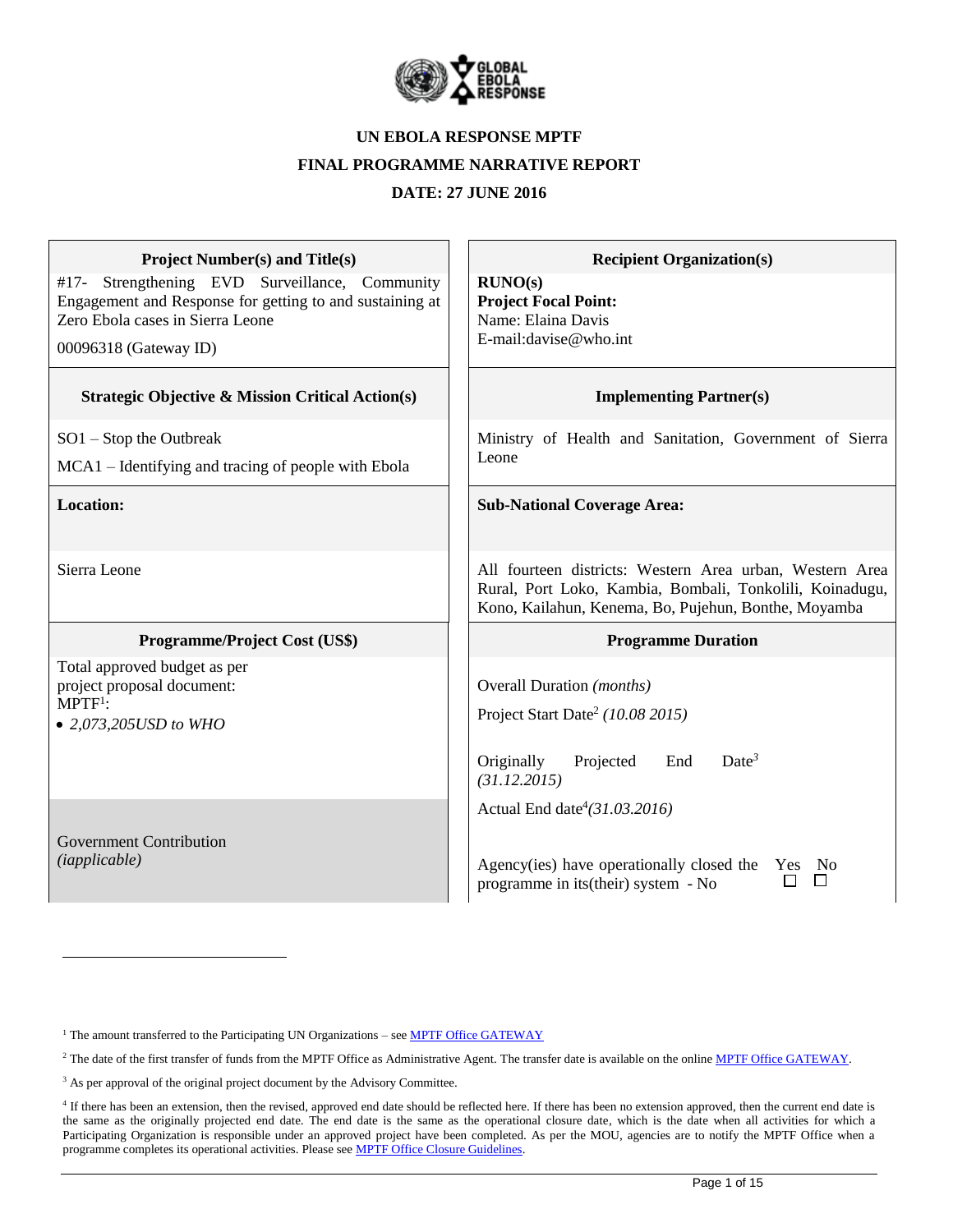| Other Contributions (donors)<br>(ifappliedble)<br><b>TOTAL:</b>                                            | Expected Financial Closure date <sup>5</sup> :    |
|------------------------------------------------------------------------------------------------------------|---------------------------------------------------|
| Programme Assessment/Review/Mid-Term Eval.                                                                 | <b>Report Submitted By</b>                        |
| <b>Evaluation Completed</b>                                                                                | Name: Elaina Davis<br>$\Omega$                    |
| $\Box$ Yes $\Box$<br>No Two monitoring visits with                                                         | Title:<br>$\bigcirc$                              |
| comprehensive assessment against evaluation criteria<br>conducted on 23 October 2015 and 10 February 2016. | Date of Submission: 09 June, 2016<br>$\circ$      |
| <b>Evaluation Report - Attached</b>                                                                        | Participating Organization (Lead): WHO<br>$\circ$ |
| $\Box$ Yes $\Box$ No Date: dd.mm.yyyy                                                                      | Email address: $d$ avise@who.int<br>$\Omega$      |
|                                                                                                            | Signature:                                        |

<sup>5</sup> Financial Closure requires the return of unspent funds and the submission of the *Certified Final Financial Statement and Report*.

 $\overline{a}$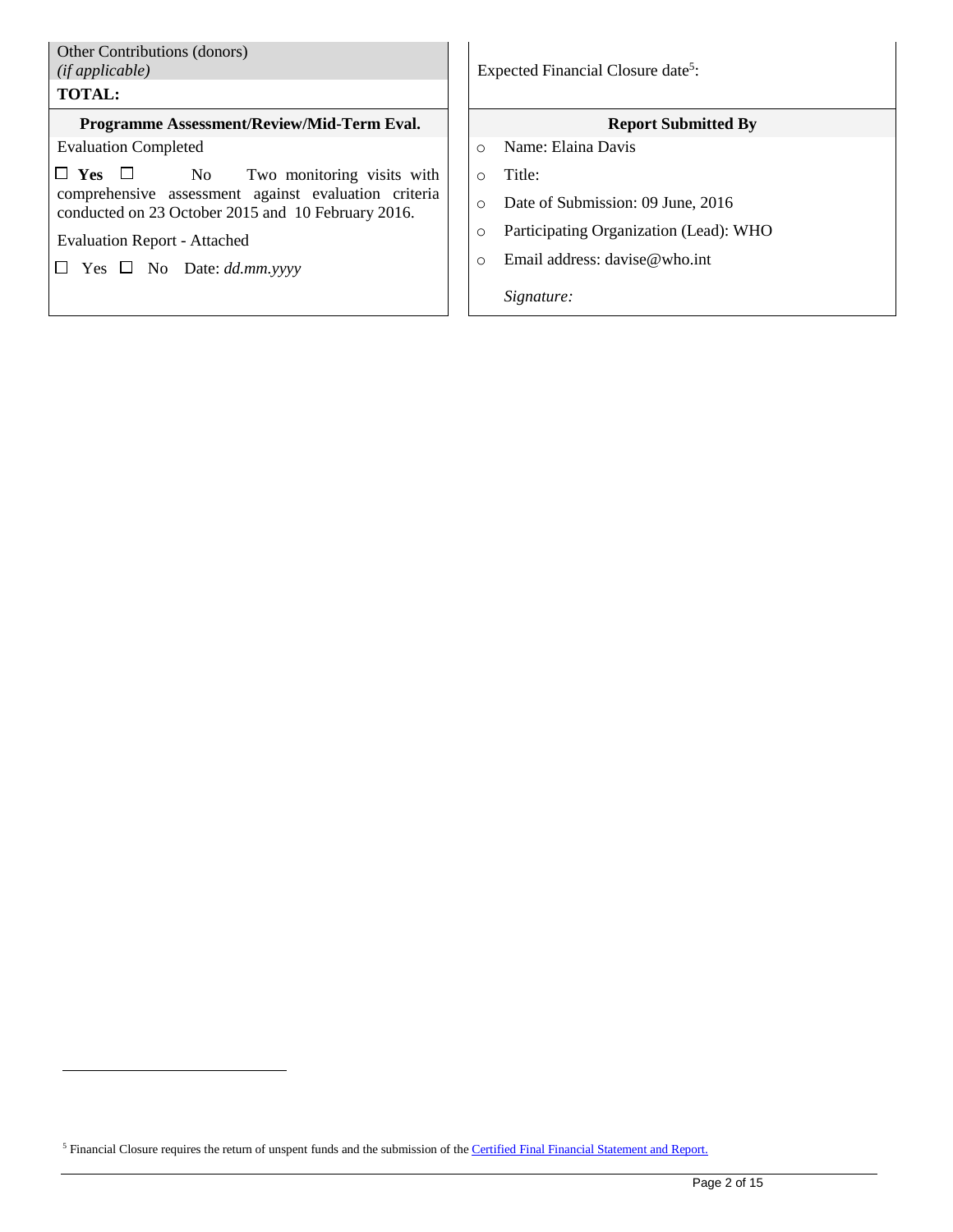| <b>Project Proposal Title:</b>                                                                                                             |                                                 |                                  |               |                                       |                                                     |                                 |
|--------------------------------------------------------------------------------------------------------------------------------------------|-------------------------------------------------|----------------------------------|---------------|---------------------------------------|-----------------------------------------------------|---------------------------------|
| Objective to<br>Strategic<br>which<br>the<br>project<br>contributed                                                                        | <b>Stop the Outbreak</b>                        |                                  |               |                                       |                                                     |                                 |
| MCA1 <sup>6</sup>                                                                                                                          | Identifying and tracing of people with<br>Ebola |                                  |               |                                       |                                                     |                                 |
| <b>Output Indicators</b>                                                                                                                   | <b>Geographical Area</b>                        | Target <sup>7</sup>              | <b>Budget</b> | Final<br><b>Achievement</b>           | <b>Means</b> of<br>verification                     | Responsible<br>Organization(s). |
| Proportion of health facilities submitting weekly<br><b>IDSR</b> reports on time to districts                                              | <b>National</b>                                 | $>80\%$                          |               | 89%                                   | <b>Weekly</b> reports                               | <b>WHO</b>                      |
| % of districts which have functional IDSR systems                                                                                          | <b>National</b>                                 | 100%                             |               | 100%                                  | <b>Weekly Reports and</b><br><b>Reporting Rates</b> | <b>WHO</b>                      |
| % of contacts monitored on a daily basis and<br>reported effectively                                                                       | National                                        | 100%                             |               | 98%                                   | <b>Reports</b> from<br>contact tracers              | <b>WHO</b>                      |
| # of trained community health workers in<br>implementation of community based disease<br>surveillance (CBDS) for sustaining resilient zero | 4 districts with on-<br>going transmission      | <i>200</i>                       |               | 42                                    | <b>Training Report</b>                              | <b>WHO</b>                      |
| # of border service focal points established and<br>equipped with all necessary tools to ensure<br>effective monitoring                    | <b>National</b>                                 | <i><b>7</b> in Sierra Leone</i>  |               | 3(Kambia,<br>Pujehun and<br>Kailahun) | <b>Point of Entry</b><br><b>Reports</b>             | <b>WHO</b>                      |
| # of information exchange sessions (in line with<br>established standards and tools) taken within the<br>timeframe of the project          | 7 border districts                              | 5 in each district<br>(total 35) |               | 11                                    | <b>Minutes of</b><br>Meetings                       | <b>WHO</b>                      |
| # of simulcast communications aired for getting to<br>and sustaining zero                                                                  | National                                        | 30                               |               | 45                                    | See Table within                                    | <b>WHO</b>                      |
| # of people (audience) of simulcasts                                                                                                       | National                                        | 500,000                          |               | >500,000                              | Approximated<br>based<br>assessment                 | <b>WHO</b>                      |

<sup>6</sup> Project can choose to contribute to all MCA or only the one relevant to its purpose.

<sup>7</sup> Assuming a ZERO Baseline

 $\overline{a}$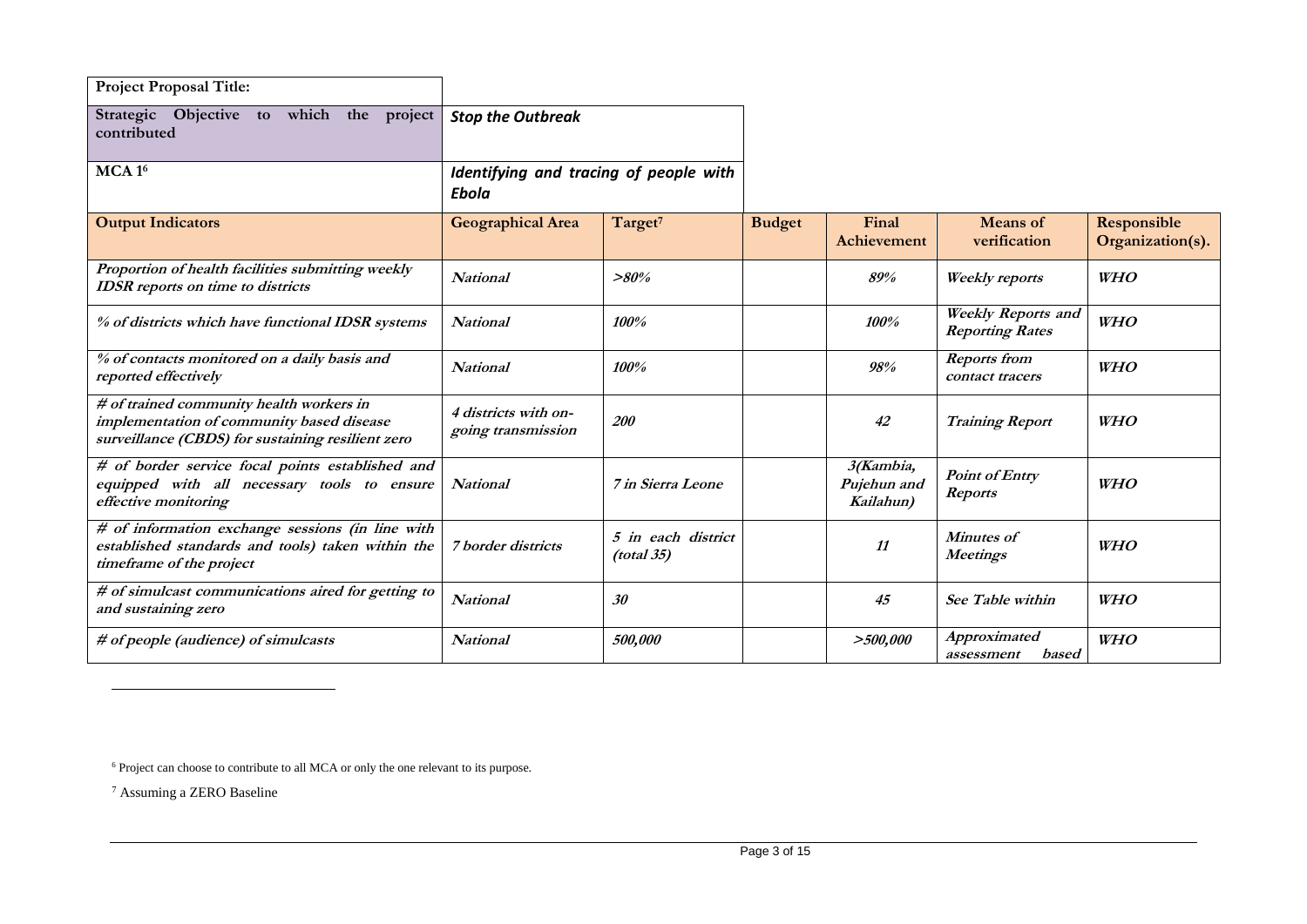|                                                                                                                             |                                                                                          |                                                            |        |                                                                                                                                      | on census and com<br>eng record                   |                                |
|-----------------------------------------------------------------------------------------------------------------------------|------------------------------------------------------------------------------------------|------------------------------------------------------------|--------|--------------------------------------------------------------------------------------------------------------------------------------|---------------------------------------------------|--------------------------------|
| <b>Effect Indicators</b>                                                                                                    | <b>Geographical Area</b><br>(where the project<br>directly operated)                     | Baseline <sup>8</sup><br>In the exact area of<br>operation | Target | Final<br>Achievement                                                                                                                 | <b>Means</b> of<br>verification                   | Responsable<br>Organization(s) |
| # of Integrated Disease Surveillance System fully<br>operational in Sierra                                                  | National (with<br>primary introduction<br>in 4 districts with on-<br>going transmission) | $\theta$                                                   |        | 1                                                                                                                                    | 1. Weekly reports<br>2. National IDSR<br>database | <b>WHO</b>                     |
| Proportion of new confirmed cases from known<br>contact lists                                                               | <b>National</b>                                                                          | 90%                                                        |        | 60% August<br>to November<br>2015 (8 cases<br>$-coming$<br>from internal<br>residual<br>risks). 100%<br>for January<br>2016 flare up |                                                   | <b>WHO</b>                     |
| Number of transmission chains which derive from<br>cross-border contacts                                                    | <b>National</b>                                                                          | $\theta$                                                   | 0      | $\theta$                                                                                                                             |                                                   | <b>WHO</b>                     |
| # of districts that fully implemented cross-border<br>cooperation mechanisms (including regular<br>exchange of information) | 7 Cross border<br>districts in Sierra<br>Leone                                           | 4                                                          |        | 4                                                                                                                                    | <b>Minutes of</b><br>meetings                     | <b>WHO</b>                     |
| # of escapes (absences) from ETUs and CCCs                                                                                  | 4 districts with on-<br>going transmission                                               |                                                            |        | 0                                                                                                                                    |                                                   | <b>WHO</b>                     |
| Number of new resistance cases                                                                                              | <b>National</b>                                                                          | 0                                                          |        | $\theta$                                                                                                                             |                                                   | <b>WHO</b>                     |

**PROJECT/PROPOSALRESULT MATRIX**

l

<sup>&</sup>lt;sup>8</sup> If data is not available, please explain how it will be collected.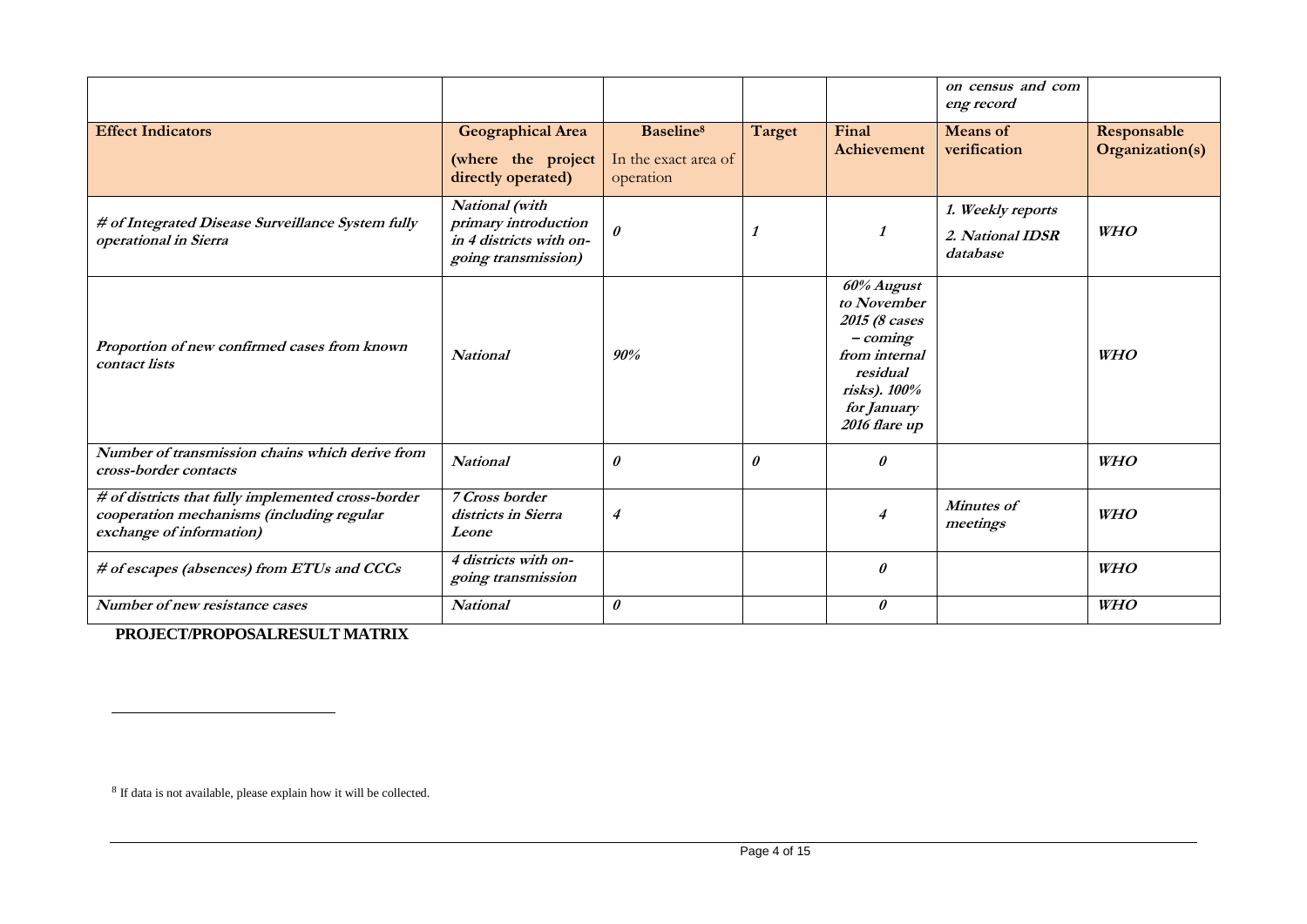#### **FINAL PROGRAMME REPORT FORMAT**

#### **EXECUTIVE SUMMARY**

The MPTF project begun on 10 August 2015 with the aim of 'Strengthening EVD surveillance, community engagement and response for getting to and sustaining ZERO Ebola cases in Sierra Leone' under the WHO Phase 3 strategy and in support of Ministry of Health and Sanitation's (MoHS) leadership of the response. To this end, WHO continued to support MoHS in leading the outbreak response by maintaining a presence across all districts and working closely with MoHS at the national level to ensure implementation of effective surveillance systems, cross-border collaboration, rapid investigation and response, and community mobilization and engagement activities.

This project supported by the Ebola Response Multi-Partner Trust Fund was one of the key interventions that allowed the implementation of the lessons learned from previous phases of the response, leading Sierra Leone to declare the end of the outbreak on  $7<sup>th</sup>$  November 2015. However, maintaining detection and response activities was crucial for sustaining a resilient ZERO beyond the 0+42 day declaration to ensure that the country had the capacity to respond to future EVD flare ups and enhance overall emergency preparedness and response capacities relevant to possible future disease events.

In total, 144 TOTs, 1546 HWs from 1315 health facilities and 20 clinicians were trained in IDSR by February 2016. Personnel from partner organizations were also trained. This helped establish a unitary operational IDSR system in the country that uses standard case definitions for case detection. WHO, in cooperation with the MoHS and partners have developed the full set of reporting tools, response procedures and protocols.

At the commencement of the MPTF project, the weekly IDSR reporting rate was just above the target 80% but declined sharply due to the establishment of and insistence on procedures and processes for reporting. However, at the end of the project as at 31 March, the average weekly health facility reporting rate for the month of March was 89% while that for the last week of March was 92%. There has therefore been a tremendous increase in quantity and quality of the weekly health facility reporting rates over the period of the project implementation.

With the close of the MPTF award as at 31 March 2016, and in the context of further EVD flare ups being anticipated across the three countries WHO will continue to support MoHS to enhance the country's capacity to detect and respond to future disease events in an effective and coordinated manner and strengthen cross-border collaboration to minimize risk of importation.

#### **Background and Situational Evolution:**

The EVD outbreak in West Africa heavily affected the sub-region and resulted in tremendous challenges, loss of human life and disruption of livelihoods. On 8 August 2014, WHO declared the EVD outbreak as a Public Health Emergency of International Concern, invoking legal measures on disease prevention, surveillance, control, and response by member states.

Acknowledging the outbreak as a threat to international peace and security on 18 September 2014, the United Nations Security Council urged UN member states and other organizations to provide more resources to fight the outbreak, and established structures for coordinating the resources for a rapid, effective, efficient and coherent response to the Ebola crisis.

By the first week of August 2015 after over a year of responding to the outbreak, the number of new cases in Sierra Leone had dramatically declined and was at the lowest weekly total to have been reported since March 2014. It was therefore critical to cement this progress and to enhance activities to drive case numbers to ZERO. WHO working in support of MoHS identified priority strategies and actions to contain and eliminate EVD transmission, maintain system resilience and restore essential health services.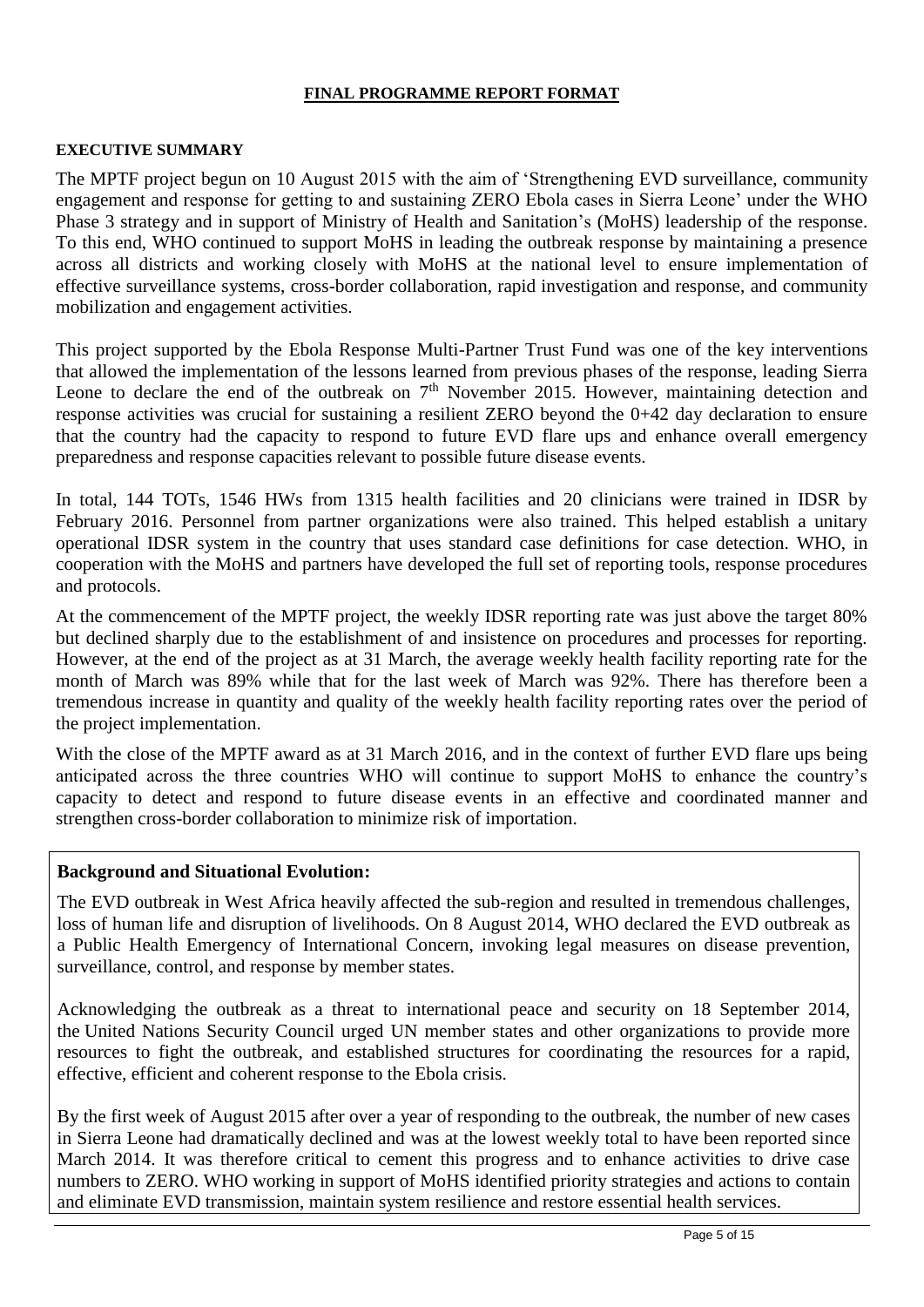However, at this time the response was faced with some decline in the resources and momentum needed to enable the country to reach and maintain ZERO. In response to WHO's call to collective action MPTF provided funding support to these strategies and actions through WHO with the specific goal of strengthening EVD surveillance, community engagement and response for getting to and sustaining ZERO Ebola cases in Sierra Leone. The MPTF funding provided the needed momentum to accelerated efforts to stop transmission in the four districts with on-going transmission as at August 2015 and to prevent a reverse in progress to maintain zero cases and strengthen resilience in silent districts in line with WHO's Phase 3 Strategy.

The support provided was key during "Operation Northern Push" in Kambia and Port Loko districts which focused on significantly improving the quality of case investigation of existing transmission chains, enhancing the identification and follow up of contacts as well as improving quarantine conditions to reduce the number of missing contacts and consequent spread of the disease. This operation resulted in the successful implementation of the "event based" model in Kambia (Kadalo, Kagboto, SellaKafta, Camp hope), Bombali, and Tonkolili. The model, which involved the deployment of sufficient Epidemiologist (eight per event), Contact Tracing Mentors, Contact Tracers and Surveillance Officers, eventually resulted in the successful interruption of all EVD transmissions in the country by September 2015. Sierra Leone then began the 0+42 day count down, achieving an end to the outbreak and ZERO Ebola status on  $7<sup>th</sup>$  November 2015.

With MPTFs support, surveillance and preparedness activities continued to ensure that the ZERO achieved would be a resilient ZERO with the maintenance of capacity to promptly response to future flare ups. Indeed, a new EVD case was detected in January 2016 which was successfully contained at source with only one secondary case.

#### **Narrative section:**

**EVD transmission and contacts monitoring**: During the project period cross border coordination for EVD response occurred between a number of border districts and their counterparts in Guinea and Liberia. From November onwards, the districts of Kambia, Pujehun and Kailahun had implemented point of entry (PoE) screening with the capacity to detain, quarantine and transport cases to health facilities. While Koinadugu district was not fully equipped for PoE screening the district held three cross border coordination meetings with Faranah sub-prefecture in Guinea (before the MPTF project began) before signing a Memorandum of Understanding (MoU) at the fourth meeting on 14 November 2015. The aim of this MoU was to further strengthen coordination efforts building on previous coordination meetings to prevent and stop the spread of EVD and other potentially epidemic diseases. Cross border engagement was also formalized through an MoU between Kambia and Forecariah. In October 2016 several meetings were held to address the lack of exit screening on the Guinean side; the lack of joint investigations of suspects found at the border that led to unilateral transfer decisions without support from the opposite side of the border; and lapses in the primary and secondary screening procedures and suspect transfer/referral mechanisms. Of particular note, is the resultant development of a bilingual investigation form to support joint investigation and enable easy transfer of patients whose onset of symptoms is from a given side back to that place for easy contact tracing purposes. This coordination and collaboration successfully implemented with funding from the MPTF project led to no cross border EVD transmission during the project period.

Most cross border meetings and exchange visits stopped in November after the declaration of the end of the outbreak. However, collaboration and coordination cross border activities were reinitiated in the event of further flare ups with cross border implications.

A total of ten EVD cases were confirmed during the reporting period (Kambia (6), Tonkolili (1), Bombali (1), Tonkolili flare (2)) from four transmission chains. The sources of all chains were due to possible resurgence from the internal residual risks (survivor populations or missed transmissions) rather than from importation of cases. For the period from August to November 60% of the cases came from contact lists. For the EVD flare up in Bombali during January 2016 there were only 2 cases, the index case which is not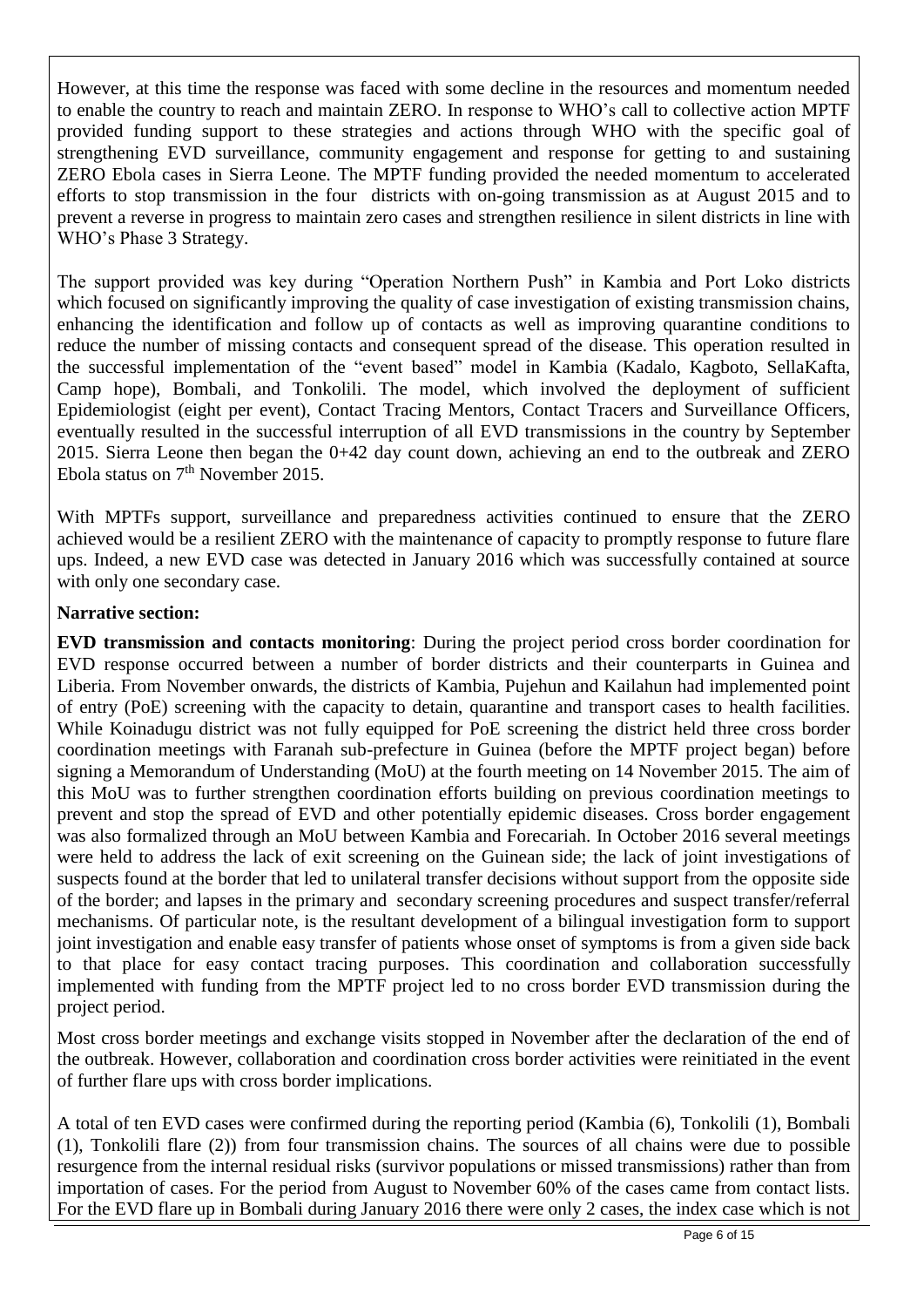a contact, and one other case which came from the contact list. With exception of Sella Kafta in Kambia all the other chains (Tonkolili 2015 and Bombali 2016) were contained within the second generation meeting the rapid response target that WHO had set.

A total of 60 Contact Tracers, supervised by 10 Contact Tracing Mentors and eight Epidemiologists followed the 2767 contacts (see figure 1) that were line listed from the 10 cases (4 events). For each event a daily average follow up rate of 98% was maintained. During this period no deaths occurred in quarantine houses largely as a result of the early detection and treatment of symptomatic contact by the contact tracers. Furthermore, no quarantined contacts absconded during the project period. This is a testament to the work of Community Engagement staff and the efforts of local communities. Consequently, all those reported as missing contacts were those who left before investigation and quarantine.

To strengthen the resilience of communities and enhance community based surveillance village health committees were formed in silent chiefdoms in Kambia and Port Loko. A total of 934 committees were formed, supported by integrated Surveillance and Social Mobilization Teams to report community deaths, refer sick people and to monitor for presence of visitors to the chiefdom. These committees helped increase the reporting of deaths and therefore improved the surveillance and detection capacity of the response.

A total of 300 Surveillance Officers were trained across Sierra Leone with the majority in Western Area (200), Port Loko (25), Kambia (20) and Bombali (30). This created enhanced case investigation capacity broadening the scope of investigation and resulting in an increase in the average number of contacts per case from 6-8 at the beginning of May to around 14-15 by September 2015. The Surveillance Team also developed and revised Surveillance and Contact Tracing Standard Operating Procedures (SOPs) to facilitate understanding of epidemiological terminology by the different response workers, improved case investigation, and contact tracing thereby supporting outbreak response teams.

The Epidemiologists and Contact Tracers were key in the investigation, identification of contacts, and their contacts (ring definition) for the pilot administration of the Ebola vaccine - (rVSV-ZEBOVreplication-competent vesicular stomatitis virus-based vaccine expressing a surface glycoprotein of Zaire Ebolavirus) in Kambia (Sella Kafta), and subsequently in Bombali (Robuya) and Tonkolili (Matsanga, Yele and Magburaka). They also conducted the follow up of those vaccinated to monitor for adverse effect. A total of 433 contacts have been vaccinated since August 2015. The use of this novel tool contributed significantly to the interruption of onward transmission of EVD in those communities.

**Functional IDSR system**: WHO supported MoHS to conduct an assessment of the IDSR system present in the country in January 2015. The assessment identified the need to build the technical capacity of health workers (HWs) at all levels to conduct IDSR. WHO thereafter supported the training of trainers (TOTs) at national levels and within District Health Management Teams (DHMTs), HWs and personnel involved in the clinical management of patients in health facilities.

In total, 144 TOTs, 1546 HWs from 1315 health facilities and 20 clinicians were trained in IDSR by February 2016. Personnel from partner organizations were also trained. This helped establish a unitary operational IDSR system in the country that uses standard case definitions for case detection. WHO, in cooperation with the MoHS and partners have developed the full set of reporting tools, response procedures and protocols.

The training of all District Surveillance Officers (DSOs) and critical members of the DHMTs, and HWs from all health facilities made it possible for all districts to have functional IDSR systems with case detection, documentation, reporting and coordinated response.

**IDSR Reporting Rates**: Notification and reporting of the occurrence of priority diseases, conditions and events is one of the critical functions of the IDSR system. The investment in building technical capacity among HWs, together with provision of materials and tools for IDSR has led to a steady improvement in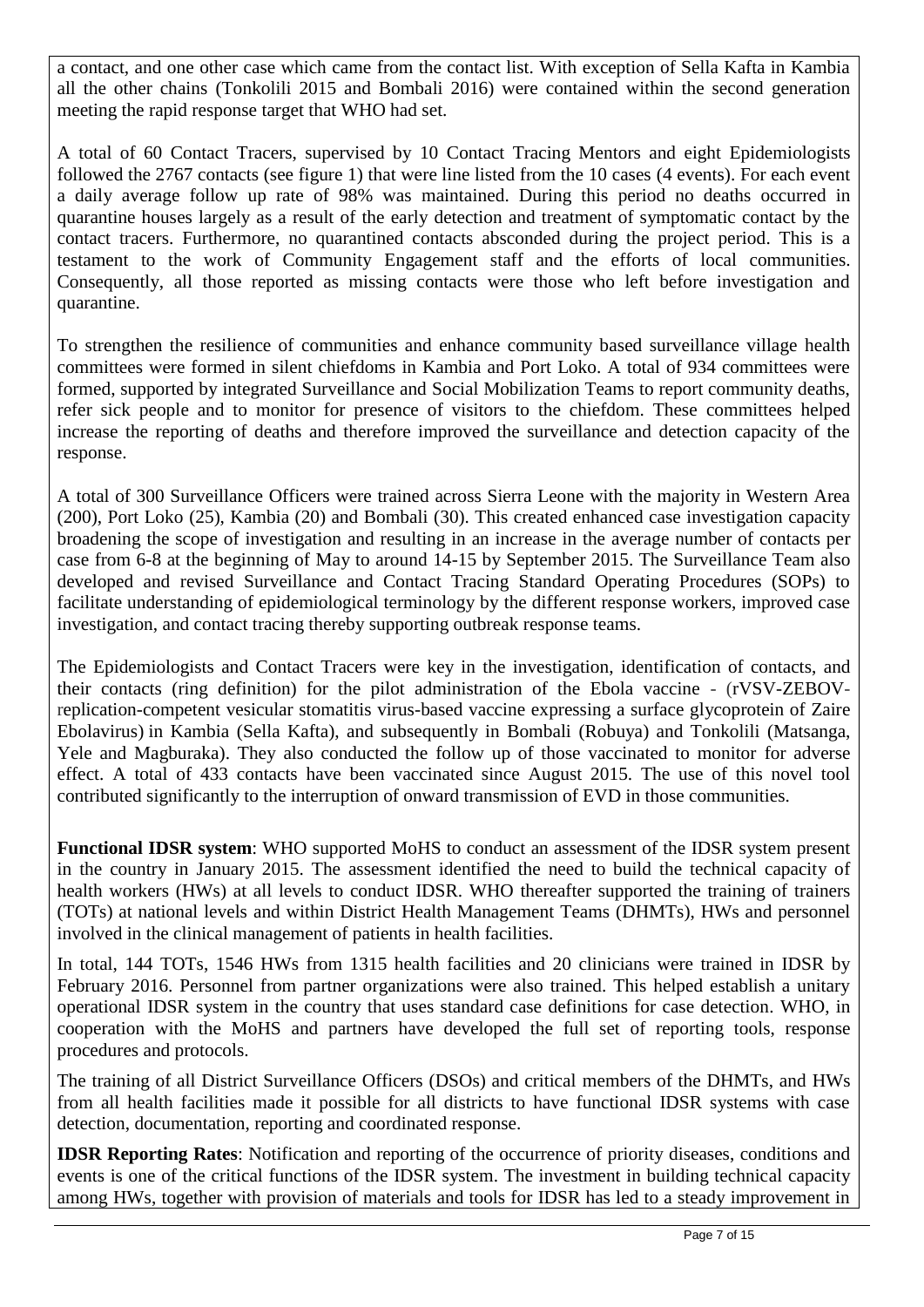IDSR weekly reporting rates. At the commencement of the MPTF project, the weekly IDSR reporting rate was just above the target 80% but declined sharply due to the establishment of and insistence on procedures and processes for reporting. However, at the end of the project as at 31 March, the average weekly health facility reporting rate for the month of March was 89% while that for the last week of March was 92%. There has therefore been a tremendous increase in quantity and quality of the weekly health facility reporting rates over the period of the project implementation.

However, undulations can be seen in IDSR reporting trends which coincide with major national events and seasons including national meetings, and the Christmas and Easter seasons. This calls for further efforts to cushion the system against such disruptions.



# Trend of National HFs Reporting Completeness, Week 35, 2015 to Week 14, 2016

**Community Based Surveillance (CBS):** CBS compliments hospital-based indicator surveillance in the detection and notification of outbreaks and other events of public health concern that occur in the community. Based on experience during response to the EVD outbreak it was realised that, if fully implemented, CBS more than doubles the chances of detecting and reporting health events.

Within the MPTF project, WHO supported MoHS to train 42 CBS TOTs drawn from six districts in December 2015. This level of training (TOT level), to create capacity for CBS for sustaining resilient ZERO, is the first of the three targeted levels of CBS training: district level training of trainers; training of facility based HCWs; and training of community health workers (CHWs). WHO will escalate this activity with training of around 2700 CHWs in three districts by end of May 2016 and an additional 1800 from two districts by end of June 2016. This activity will be implemented with WHO core funding as necessary.

**Cross-border surveillance**: With mobility of human populations increasing, there is increasing risk of conveyance of communicable disease and other agents across international borders. On this premise, WHO has singled out cross-border surveillance as one of the key areas of investment for controlling the EVD outbreak, maintaining a resilient ZERO and detecting future disease events. Cross-border engagement activities consist of both point of entry (PoE) screening and information exchange for coordinated planning and response activities. Both were developed through the MPTF project, but in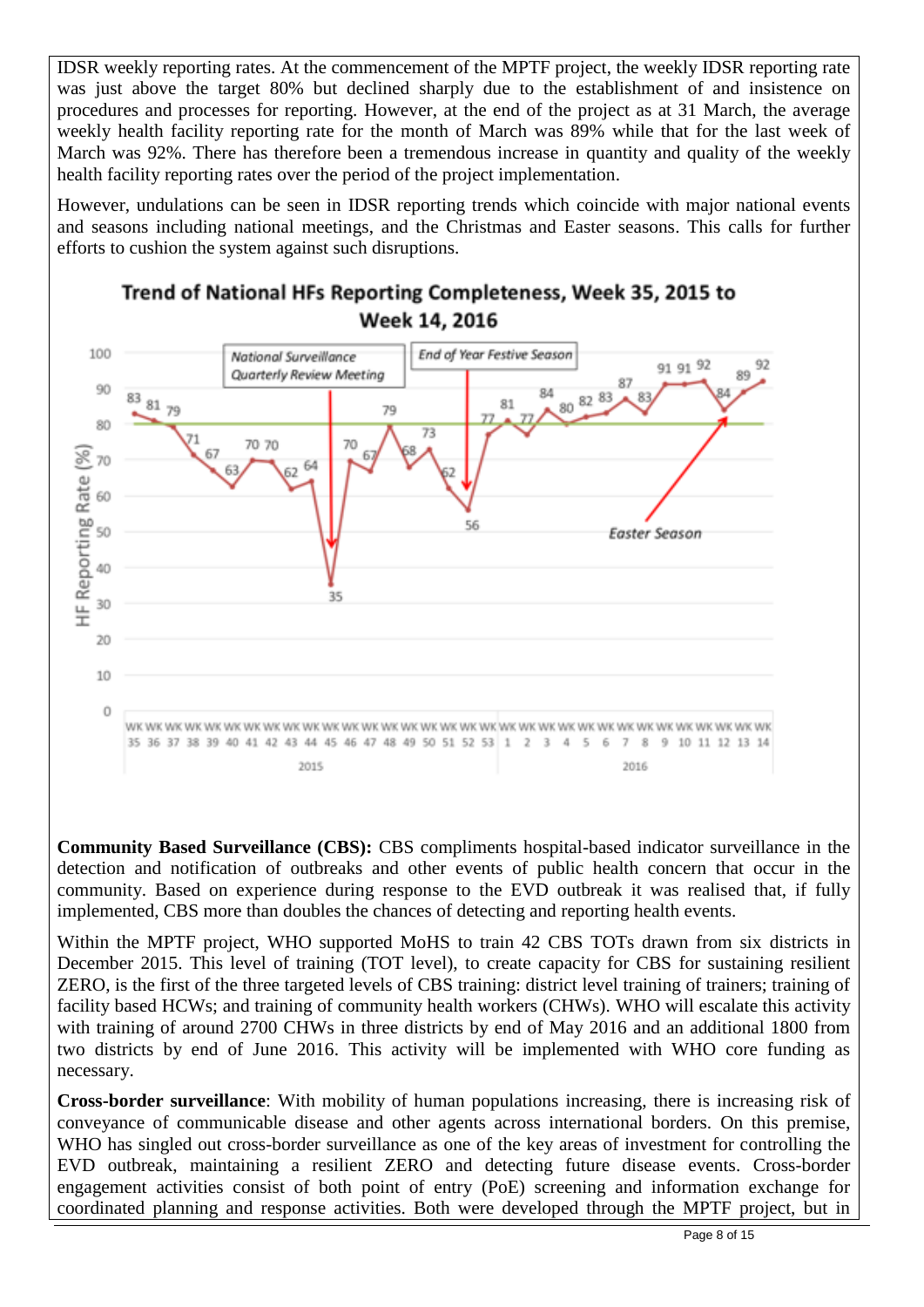different border districts and with different rates of implementation.

WHO provided technical support to the establishment of cross-border engagement MOUs for surveillance information exchange and coordinated response to public health events between cross-border districts in Sierra Leone and their respective prefectures in Guinea. In total, the districts held 11 officially recognised cross-border meetings with their counterparts from September 2015 to March 2016. During the meetings, information and experiences were shared, joint response coordinated and monthly plans developed. Through such meetings, information exchanged on missing contacts was used by respective teams to coordinate search for the contacts. The Guinean prefecture of Forecariah also used such opportunities to develop a better understanding about the quarantine strategy used in Kambia while the Kambia team learnt how ring vaccination was being conducted in Forecariah prefecture. The cross border engagement therefore enables lessons learned to be implemented to improve response strategies and supported coordination of activities between the countries.

Drawing from the experience during the EVD outbreak, WHO is providing technical support to the development of a national cross-border surveillance and response framework and SOP that will guide formation of cross-border structures for official cross-border engagement in the remaining cross-border districts by June 2016.

WHO will also work with the regional Inter-country Support Teams and Manu River Union to bring together the stakeholders from Guinea, Liberia and Sierra Leone to develop a regional cross-border framework of cooperation on surveillance and response that will establish an MoU that will be permissive for inter-district engagement. However, the process of establishing a regional MoU is taking longer than anticipated. Consequently, WHO Sierra Leone is now looking to unofficially build cross-border collaboration and cooperation in the remaining border districts for information exchange and coordinated response planning meetings. However, support will continue to ensure the development of the regional MoU as this will ensure longevity of engagement, which will be essential for detecting and responding to future disease events.

Out of the need to triage travelers through established PoE, screening was enhanced at Pujehun, Kailahun and Kambia district border points. Lungi International Airport and Queen Elizabeth Quay also continued screening of travelers. These five PoEs were equipped for effective monitoring of travelers and continue to conduct PoE screening.

WHO will continue providing support to the development of strategies and actions to commence effective PoE health services at the 4 remaining land crossing points as part of the IHR 2-years plan of action that is being developed following the IHR core capacities assessment conducted in December 2015. These PoE services are intended to continue infinitely.

**Community engagement through communication**: The MPTF project supported the WHO Crisis Communications functions, consisting of three of the 21 positions funded through the project. One of the lessons learned from earlier stages of the response was the importance of clear messaging that directly tackled the negative traditional practices that were sustaining the transmission of EVD and the misconceptions and fears around ETCs and quarantine. The focus of the WHO Crisis Communications functions was therefore to ensure that field based and national communications directly addressed these misconceptions and fears.

The WHO Crisis Communications function was a major contributor to the National Ebola Response Center's (NERCs) CEO's weekly statement to the press on getting to ZERO. This consisted of ensuring that messages broadcasted acknowledged community anxieties, responded to rumours, gave actionable information on how to get to ZERO and engaged in preventing discrimination and stigma especially against survivors. This weekly NERC media statement was shared on all of the county's written and broadcast media until 3 December 2015.

Since that date, the function has continued to be a regular guest on radio stations, engaging with listeners on their preoccupations around Ebola and its reemergence as well as pervasive issues of denial and mistrust. This direct unmediated access to listeners became an important strategy to listen to concerns and understand perceptions as well as to communicate evidence based facts maintaining WHO's technical leadership on EVD.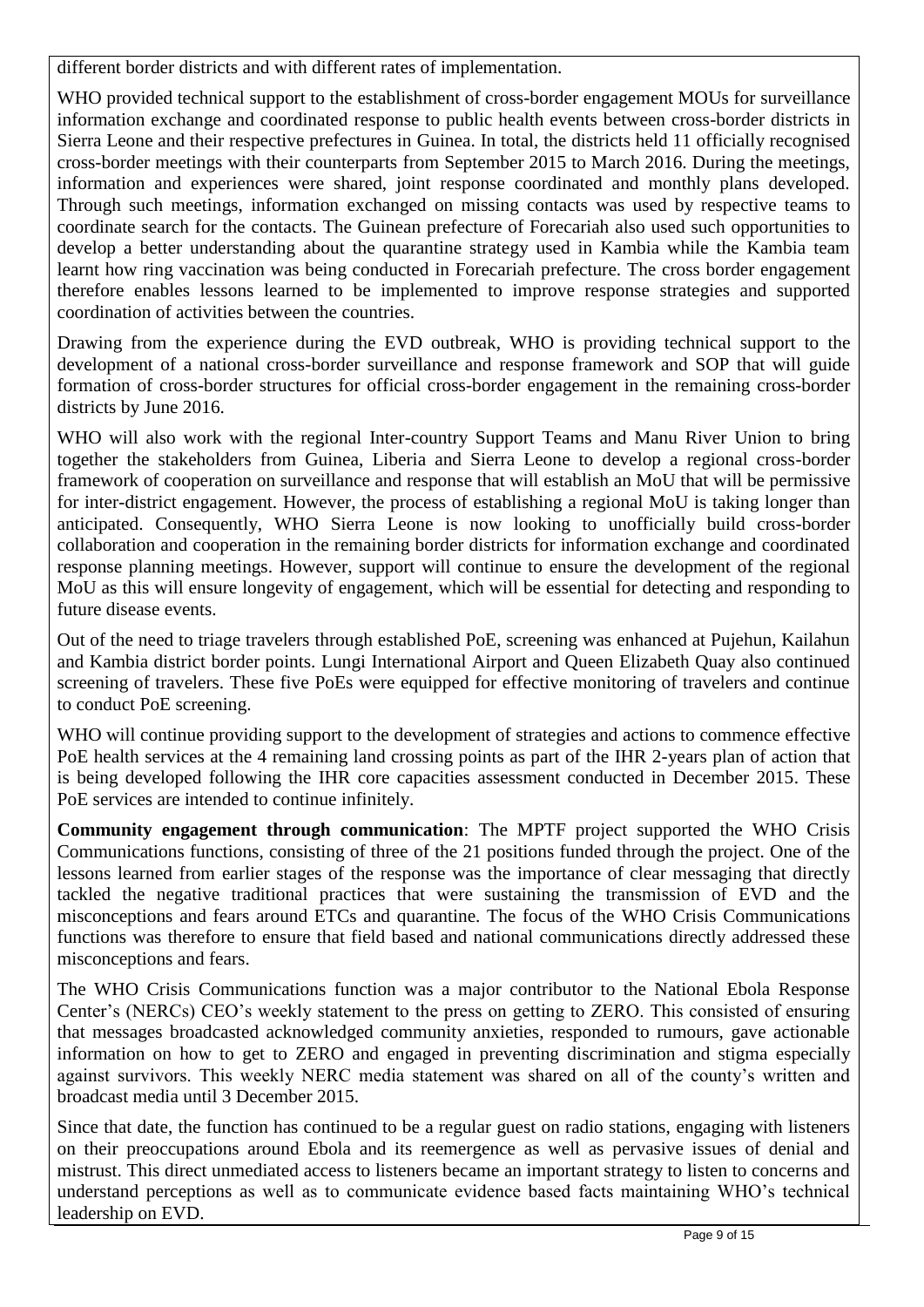The WHO Crisis Communications function was heavily involved in preparations around the WHO announcement of the end of the Ebola Outbreak on  $7<sup>th</sup>$  November 2015. This was a particularly important message in balance the achievement of the Government in ending the outbreak while also communicating the need to remain vigilant, sustain capacity and prepare for future flare ups in order to maintain a resilient ZERO. As part of this new strategy the function compiled an Inter-Agency Crisis Communications Standard Operating Procedure (SOP) and Checklists to prepare for responding to a new EVD event or flareup. This informed the Inter-Agency communication response to the EVD flare up event on 14 January 2016.

Furthermore, the WHO Crisis Communications function compiled a Communications Strategy for engaging with survivors, and developed messaging on the Virus Persistence Study for media, the general public, study participants and health workers. This was particularly important in ensuring the public received clear messaging on the ongoing risk posed while emphasizing that survivors should be celebrated and welcomed by communities instead of ostracised and discriminated against. The function also developed advocacy material on various social media platforms such as twitter and facebook (in English and Krio) of examples of the importance of community engagement, including with survivors, and the importance of heightened surveillance and reporting of live and death alerts to strengthen surveillance and maintain a resilient ZERO.

On all of the above messaging, the communications function worked closely with WHO's community engagement team to ensure that in addition to media broadcasts and interviews the messaging was being delivered directly to communities. One of the key lessons learnt during the response was that the messenger is often just as important as the message itself. Consequently WHO community engagement staff focused on engaging with trusted members of the community such as paramount chiefs, traditional healers, and religious leaders to ensure enhance the power and effectiveness of the messaging.

#### **Delays or Deviations***:*

**Community Based Surveillance:** Structured CBS is a recent and evolving concept that shifts focus from the traditional levels of surveillance to conducting surveillance in the community. The concept has been variously implemented in varying elements and detail by partners supporting implementation of CBS in the country. The implementation of CBS depends on Community Health Workers (CHWs) who are coordinated from a separate directorate in the MoHS from the Directorate of Disease Prevention and Control. There was therefore a need to bring on board the directorate of Primary Health Care and partner organizations in an all-inclusive coordination mechanism during the essential process of developing guiding documents before the rollout of CBS. Attaining the required level of concurrence took longer than initially expected and a number of competing priorities in both directorates delayed this activity.

CBS guidelines and training modules had been developed and validated in a national CBS stakeholders' forum. The training modules were used during a pilot training of 42 district level trainers for CBS cascade training. However, to appropriately adapt these resources to the capacity and needs of CHWs it became necessary to develop job aides to support the training material. This process further delayed the roll out of CBS training. The training material, guidelines and job aides are currently undergoing printing before commencement of training of CHWs.

In spite of this delay, WHO commits to fully implement the remaining phases of CBS rollout. Health facility-based HWs and community-based CHWs from Koinadugu, Kono and Moyamba will be trained in May and those from Kambia and Bonthe in June 2016. WHO commits to using core funding to support the implementation of training as required.

**Cross-border surveillance**: The number of competing high priority activities and the bureaucratic nature of cross border engagement between sovereign states has led to delays in developing cross border engagement MOU, guidelines and SOPs, and establishing information exchange sessions.

EVD flare-ups in cross-border areas of Guinea and Liberia have occurred and there is a continuing risk of further flare-ups with potential for cross-border transmission. There is therefore still a need to progress implementation of activities relating to cross border surveillance and IHR at PoEs to ensure that strong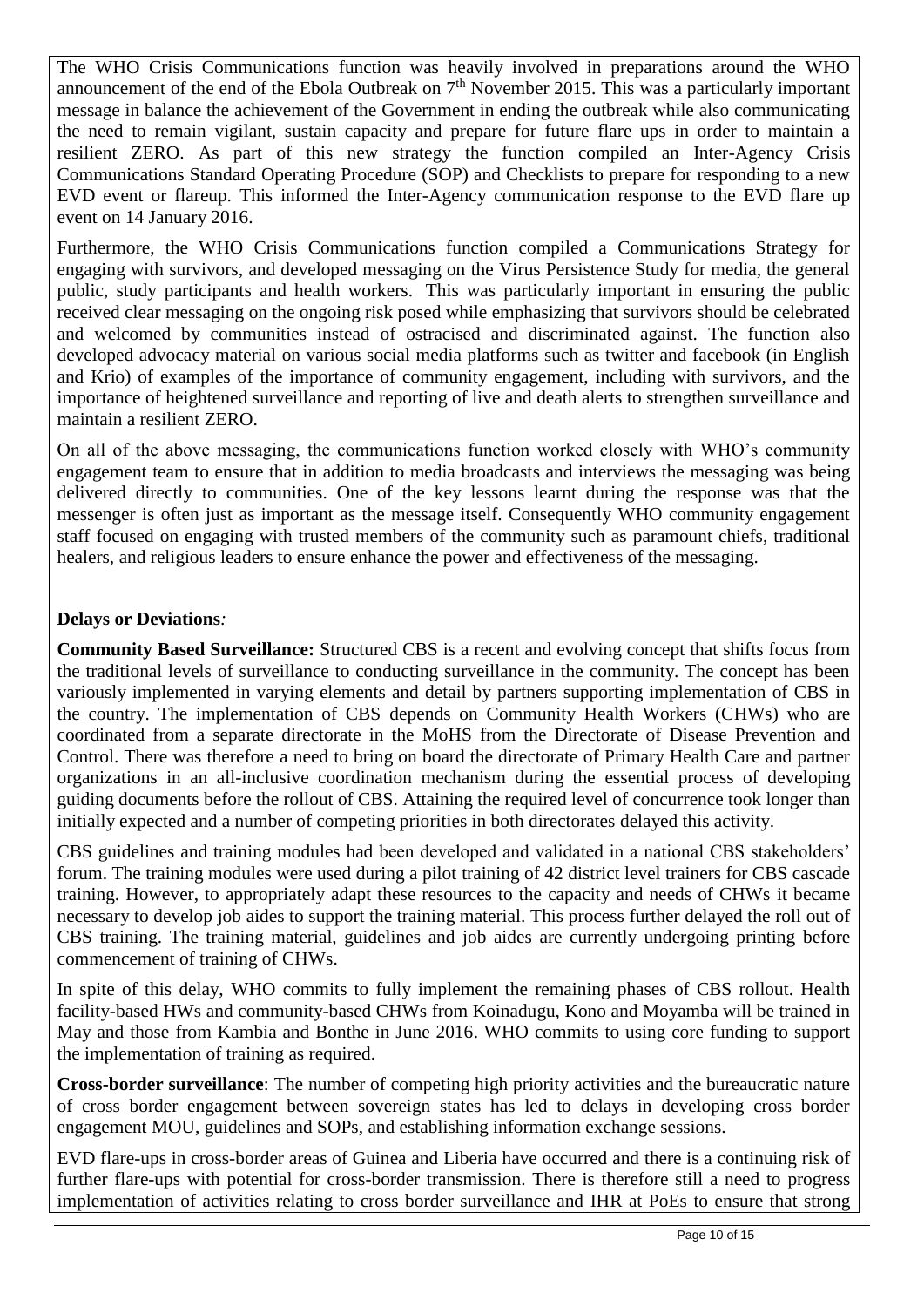systems are in place to monitor and react to possible future events.

Consequently, beyond the end of the MPTF project, WHO is committed to achieving these activities, and as such will continue to fund them from core resources as required. Work will continue on the development of a regional member states' MOU, and in the mean-time cross-border guidelines and SOPs will be developed by end of June 2016 locally. Cross-border committees will then be established and regular cross-border meetings for information exchange and coordinated joint response and planning. WHO will also work with stakeholders to equip and operationalize service focal points for commencement of monitoring services from June 2016. This will require WHO to work with MoHS, IOM, Immigration, ONS and customs to plan to set aside space at cross border points for health screening and to determine the resources and funds to implement such activities.

#### **Gender and Environmental Markers**

| <b>No. of Beneficiaries</b> | <b>Environmental Markers</b>      |
|-----------------------------|-----------------------------------|
| Women                       | e.g. Medical and Bio Hazard Waste |
| <b>Girls</b>                | e.g. Chemical Pollution           |
| Men                         |                                   |
| <b>Boys</b>                 |                                   |
| <b>Total</b>                |                                   |

| <b>Environmental Markers</b>      |  |
|-----------------------------------|--|
| e.g. Medical and Bio Hazard Waste |  |
| e.g. Chemical Pollution           |  |
|                                   |  |
|                                   |  |
|                                   |  |

# **Best Practice and Summary Evaluation**

One of the key best practices was the pairing of local surveillance officers with experienced epidemiologist. This resulted in the incorporation of the local context in the investigation while also ensuring a keen technical eye to pick out salient features that would have otherwise been missed.

The initiation of a risk based voluntary quarantine approach should also be noted as a best practice that helped reduce transmission within families as high risk contacts are separated from family members.

Additionally, the event based model of outbreak response that was piloted in Kambia and then Tonkolili and Bombali significantly improved the community cooperation as their concerns such as livelihood and welfare were addressed closely by the incident management team and the local leaders actively participated in the response. Using this model response activities included the specificity of local contexts and risks.

The use of national medical personel as mentors of contact tracers, most of whom had no medical background, greatly improved the skills and quality of the contact tracers and helped to ensure early detection of sick contacts and stopped further spread within families and communities.

The prompt response to the clusters of cases seen from August to March that was made possible by the availability of financial resources and the subsequent rapid containment with minimal spread is both a good practice and an indication of the positive impact of the funding availed by MPTF.

Regional information sharing between the three countries, and specific in person cross border collaboration in EVD response has enabled sharing of best practices that have had a significant influences on the three countries achieving ZERO. This included information sharing on approaches to quarantine, contact tracing, community engagement and rapid testing. In person best practice exchange has also occurred with colleagues in Kambia, travelling to Forecariah, Guinea in September to observe ring vaccination processes, and colleagues from Guinea then returned to understand the process of quarantining villages in Kambia.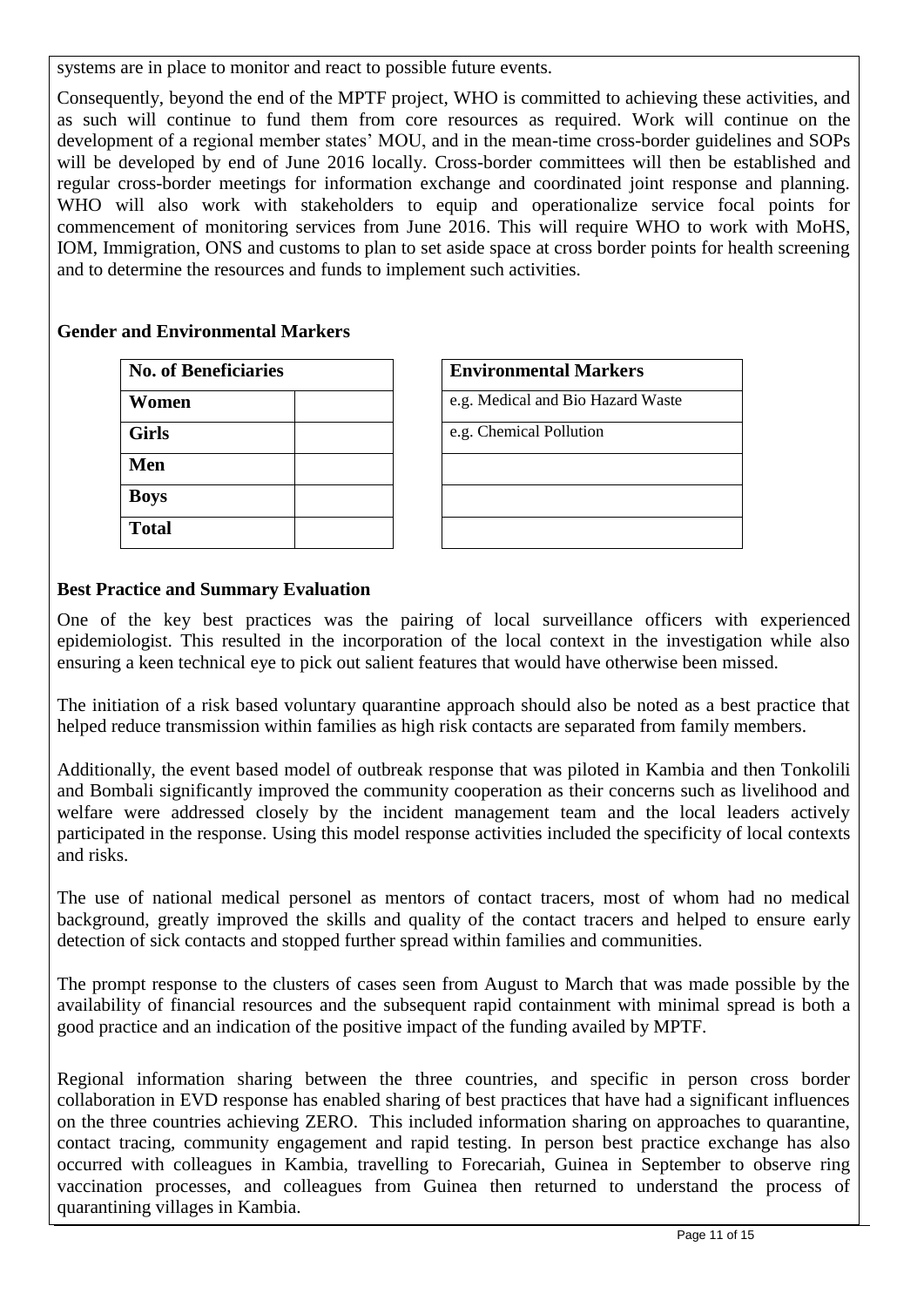A key best practice has been the continued focus through the three Phases of WHO's response on enhancing community engagement. In the First Phase of the response the focus was on identifying, isolating and treating cases, however, community misconceptions, fear and lack of compassionate engagement from response workers resulted in lack of community cooperation, hiding of sick contacts, secret burials and lack of follow up of contacts. Overcoming these barriers required not only stronger community engagement to explain response processes and requirements, but also deeper community engagement that utilized the established communication structures of communities and drew on the authority and respect of key community leaders. Such deepened community engagement was undoubtedly essential to driving case numbers to ZERO and continues to play an important role in enabling community based surveillance to maintain a resilient ZERO. Having seen the impact, WHO has remobilized community engagement colleagues to engage communities, through these structures, on other health issues such as vaccination and maternal health. WHO will continue to strengthen these mechanisms including mothers groups, village councils and school health clubs to continue to improve the impact of health messaging.

WHO field level engagement has enabled a more situation specific response, and initiated district level capacity building of HCFs and the DHMTs. Before the EVD outbreak, WHO's presence in Sierra Leone was based only at the Country Office in Freetown. However, following the impact of field presence in all 14 districts, WHO now plans to scale back while maintain four regional offices from 2017.

Furthermore, the compilation of field work results into a weekly bulletin, has created greater visibility of work, and the a competitive environment that has encouraged improvement to the reporting rate. The visibility of results has also enabled a platform to facilitate greater national level engagement, feedback, and support.

#### **Lessons learned**

The road to achieving ZERO Ebola status marked by the declaration of the end of the outbreak on  $7<sup>th</sup>$ November 2015 was extremely bumpy but the lessons learned during each Phase of the response contributed to improving the subsequent response priorities and activities.

# **Story on the Ground**

<http://www.who.int/features/2015/ebola-rapid-response-bombali/en/> <http://www.who.int/features/2016/ebola-flare-up-tonkolili/en/> <http://www.who.int/features/2015/ebola-then-now-gborie/en/>

**Annex 1**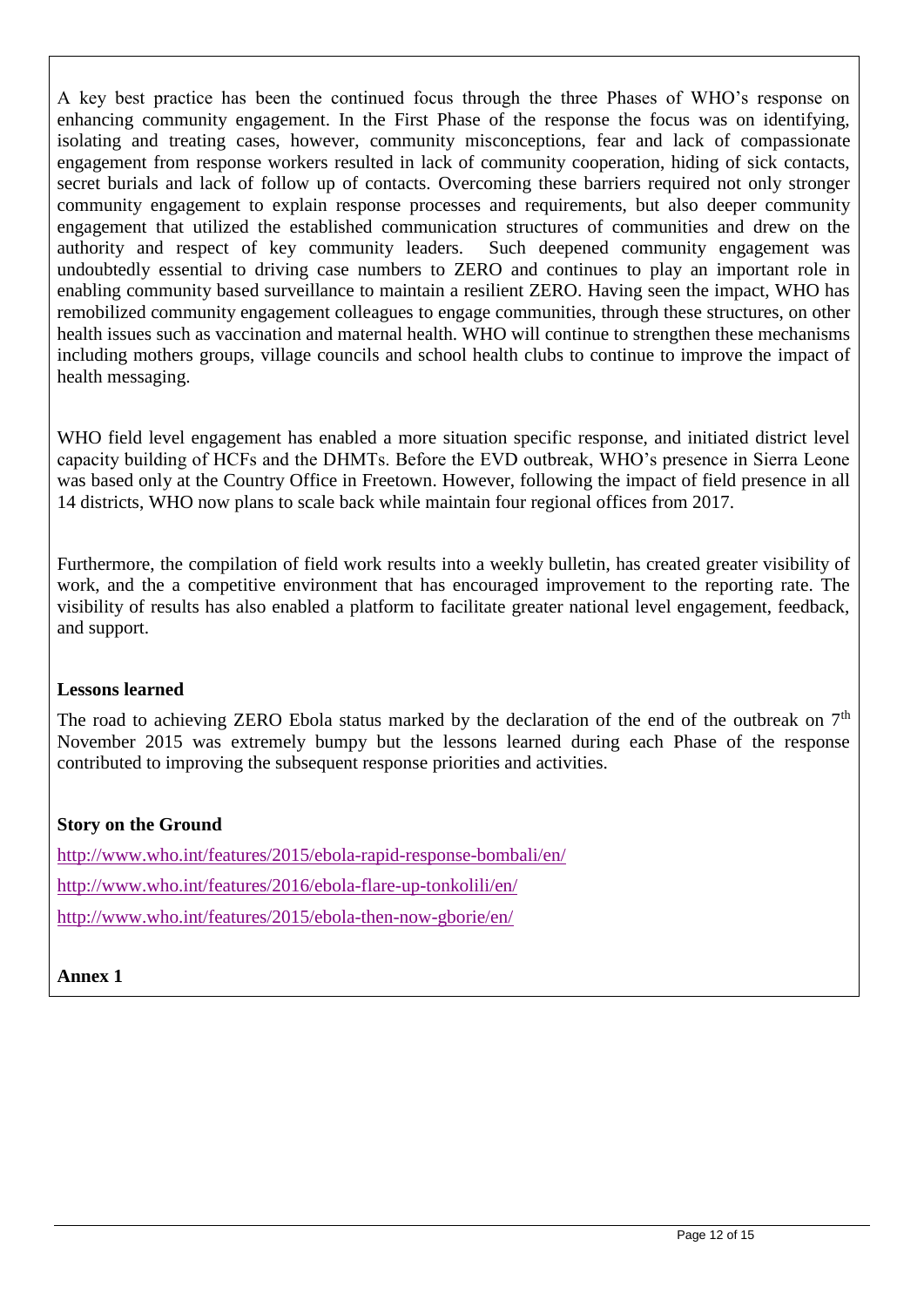

**Figure 1 Map showing the Number of Epidemiologist and Contact tracing mentors Deployed and the number of Contacts followed(August 2015-March 2016)**

# **Annex 2**

# **Record of WHO communications from 01 August 2015 to 31 March 2016**

This information is being provided as part of reporting to the MPTF regarding the award #17. The initial project proposal outlined 'the number of simulcast communications aired for getting to and sustaining zero' and 'the number of people (audience) of simulcast' as output indicators of the award. However, WHO does not, and has not conducted simulcast communications. Therefore, the below information is being provided to document the broad communications that WHO has undertaken within this period.

With the end of the outbreak on  $7<sup>th</sup>$  November 2015 and the reactivation of activities relating to other health priorities, communications on getting to and sustaining zero have accordingly reduced. Therefore, to reflect the changing priorities of the MoHS and thus of WHO, information on recent communications around Neglected Infectious Disease has also been included.

| <b>Month</b>   | <b>Radio Communications</b>                                                                                                                                                              | <b>TV</b> communications |
|----------------|------------------------------------------------------------------------------------------------------------------------------------------------------------------------------------------|--------------------------|
| August 2015    | Margaret Harris spoke to<br>International Media following<br>the discharge of the last positive<br><b>EVD</b> patient from Treatment<br>centre in Bombali after second<br>negative test. |                          |
| September 2015 | At least 2 interviews on new<br>cases in Bombali – Ebba                                                                                                                                  |                          |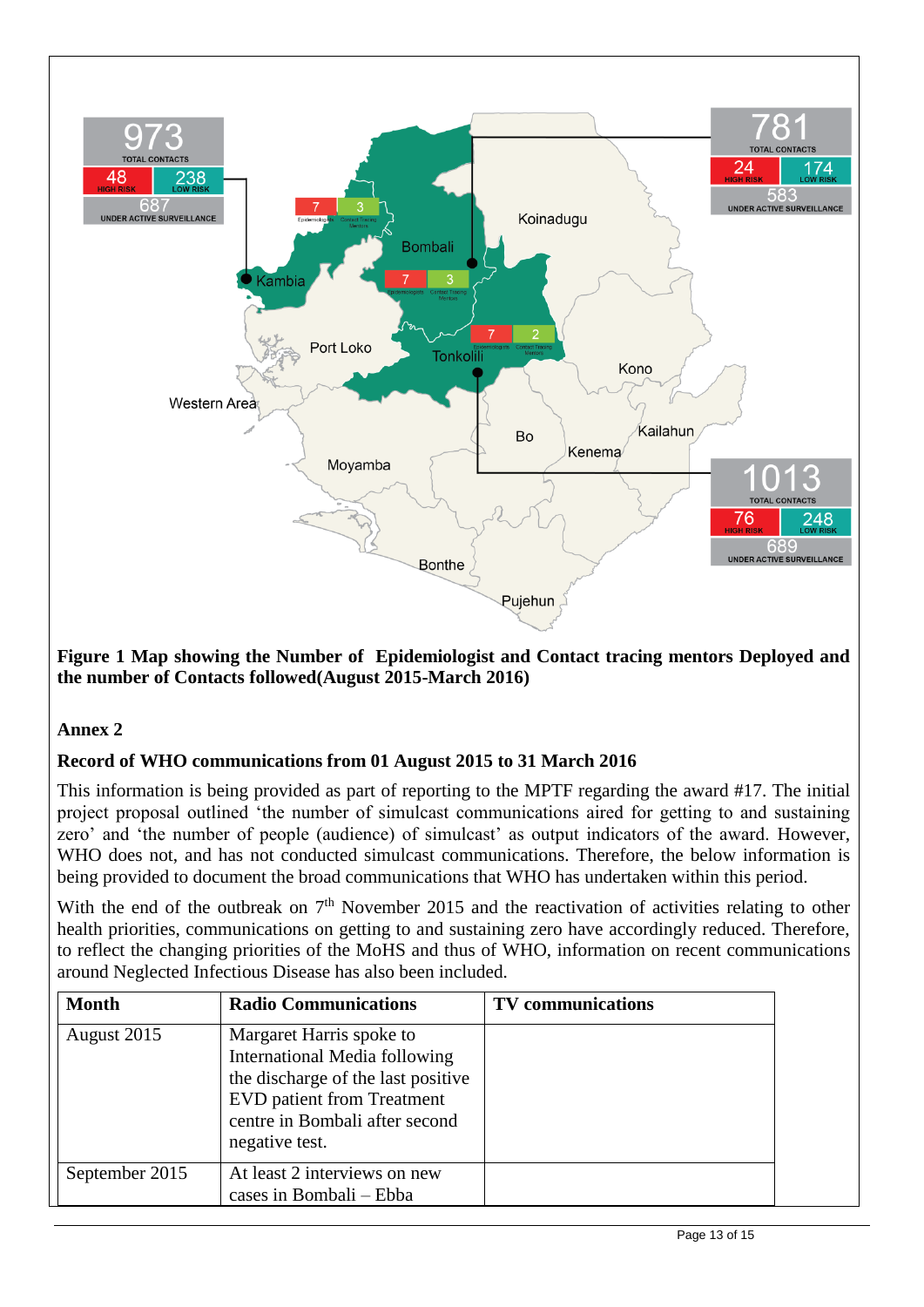|               | Kalondoe and MoHS.                                                                                                                                |                                                                                                                                                                 |  |
|---------------|---------------------------------------------------------------------------------------------------------------------------------------------------|-----------------------------------------------------------------------------------------------------------------------------------------------------------------|--|
| October 2015  | At least 2 interviews on $NIDs -$<br>1 was Aminata Kobie.                                                                                         | Aminata Kobie and MoHS featured<br>on 1 NID broadcast by SL<br><b>Broadcasting Corporation</b>                                                                  |  |
|               | WR and MoHS participated in a<br>Press Conference or local media<br>on on the preliminary results of<br>the EVD Viral Persistence Pilot<br>Study. | 4 local TV stations filmed and<br>reported on the local media Press<br>Conference on on the preliminary<br>results of the EVD Viral Persistence<br>Pilot Study. |  |
|               | WR and MoHS participated in a<br>Virtual Press Conference for<br>international journalists on<br>preliminary result on EVD<br>persistence study.  |                                                                                                                                                                 |  |
| November 2015 | At least 3 radios broadcasted the<br>WHO end of outbreak message<br>delivered by WR.                                                              | Featured in all local TV stations as<br>well international ones                                                                                                 |  |
| December 2015 | Ebba Kalondoe and MoHS<br>spoke on Star Radio discussing<br>the Ebola response.                                                                   |                                                                                                                                                                 |  |
| January 2016  | Press conference held on the<br>confirmation of the<br>reintroduction of a new EVD<br>case.                                                       |                                                                                                                                                                 |  |
|               | Ebba Kalondoe and MoHS<br>discussed the Tonkolili flare up.                                                                                       |                                                                                                                                                                 |  |
| February 2016 | <b>Community Engagement Staff</b><br>spoke on district level radio<br>regarding the NID campaign.                                                 |                                                                                                                                                                 |  |
|               | Aminata Kobie and MoHS<br>spoke on NIDs for at least 1<br>radio.                                                                                  |                                                                                                                                                                 |  |
| March 2016    | WR, MoHS, and ONS held<br>Press Conference on End of flare<br>$up (0+42 days).$                                                                   | Broadcast statement delivered by<br>WR and MoHS on end of flare up<br>$(0+42 \text{ days}).$                                                                    |  |
|               | Louisa Ganda participated in<br><b>World TB Day Press</b><br>Conference.                                                                          | Broadcast statement delivered by<br>Abdoulie Jack on World TB Day.                                                                                              |  |

This record was created using institutional memory as no official record of such communications is kept. Therefore this record provides the minimum number of radio and TV programmes that WHO spoke on. Additionally, it does not reflect radio or TV communications done by WHO cluster members that do not